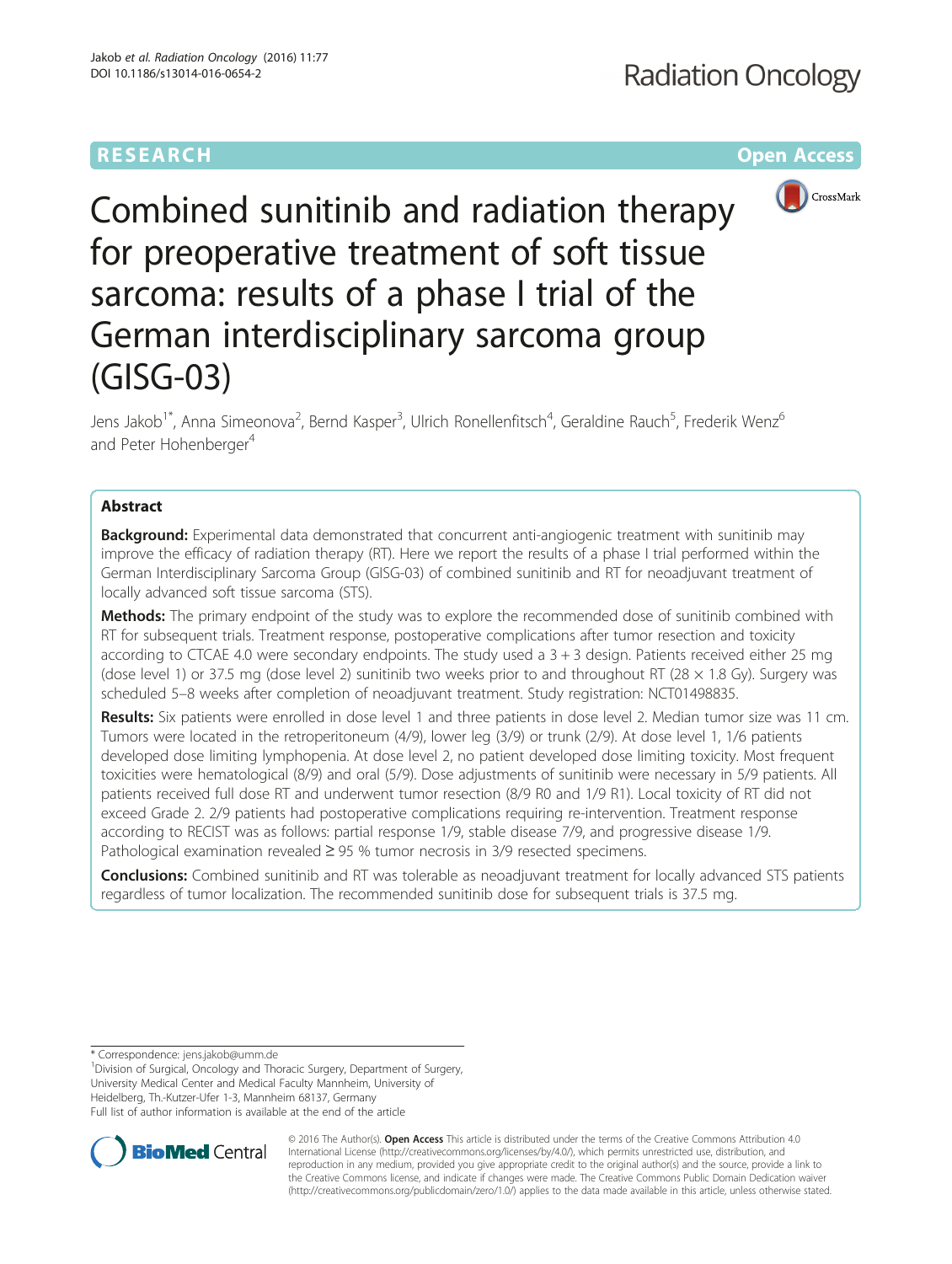## Introduction

Soft tissue sarcomas (STS) are a rare group of mesenchymal tumors comprising approximately 1 % of all malignancies [[1\]](#page-6-0). Surgical resection and pre- or postoperative irradiation is the standard treatment for locally advanced STS of the extremities [[2, 3](#page-6-0)]. In retroperitoneal STS preoperative radiation therapy (RT) is currently under investigation in a phase III trial after cohort studies had demonstrated that preoperative RT may decrease local recurrence and improve overall survival [[4, 5](#page-6-0)]. (EORTC STRASS trial ClinicalTrials.gov Identifier: NCT01344018) Despite improvements in irradiation techniques such as intensity modulated radiation therapy (IMRT) local recurrence rates of large, high grade STS is still up to 20 % in extremity and 40 % in retroperitoneal tumors and there is a definitive need to improve local therapy [\[6, 7](#page-6-0)].

Receptor tyrosine kinase inhibitors such as sunitinib exhibit antiproliferative and anti-angiogenic properties [[8\]](#page-6-0). Experimental data demonstrated that concurrent treatment with sunitinib and RT is more effective than RT alone in engineered mouse models of soft tissue sarcoma [[9\]](#page-6-0). Thus, concurrent treatment seems to lead to additive effects. Jain et al. postulated even synergistic effects if anti-angiogenic treatment is administered upfront RT by "normalizing" the chaotic neovascularization of tumors [[10](#page-6-0)]. Vascular normalization may then lead to decreased tumor hypoxia and consequently to increased RT efficacy.

Here we report the results of a phase I trial of concurrent sunitinib and RT in patients with locally advanced soft tissue sarcoma conducted within the German Interdisciplinary Sarcoma Group (GISG). The rationale and the design of the trial have been described in detail before [[11\]](#page-6-0).

## Methods

### Study design

This was an open-label, single-arm, single center phase I trial performed within the GISG. The study intervention was administration of sunitinib concurrently to preoperative irradiation in patients with soft tissue sarcoma. The primary endpoint of the study was to determine the recommended phase II dose of sunitinib given two weeks before and throughout standard RT as preoperative treatment. Secondary endpoints were toxicity, radiographic and pathologic treatment response as well as morbidity of tumor resection. A standard dose escalation 3 + 3 design with two dose levels was used.

The sponsor of the trial was the University of Heidelberg, Germany. The study was funded by the German Research Foundation (DFG, grant number JA 2030/1) and the Medical Faculty Mannheim, University of Heidelberg, Germany. The study medication was provided by Pfizer Oncology Germany. Pfizer had no influence on design, conduction or publication of the trial. The study was approved by the Ethics Committee II of the University of Heidelberg and the Federal Agency for Drugs and Medical Devices, Germany (BfArM). The trial was registered at clinicaltrials.gov (NCT01498835). The trial was performed on an outpatient basis. All patients were treated at the Mannheim University Medical Center (UMM), University of Heidelberg, Germany.

## Patient selection

Patients with locally advanced primary soft tissue sarcoma that required preoperative irradiation and tumor resection were included into the trial. The protocol allowed recruitment of patients with primary tumors but also with local recurrences or metachronous solitary metastatic lesions if the treatment decision was to perform RT and subsequent surgery. All tumors had to be resectable and biopsy-proven STS. Patients needed to have an age of 18 years or older with ECOG status 0 or 1 and normal organ function (left ventricular ejection fraction, kidney, liver, and bone marrow). Main exclusion criteria were metastatic disease (with the above mentioned exception), prior therapy with receptor tyrosine kinase inhibitors or conventional chemotherapy or history of myocardial infarction, congestive heart failure, stroke, thrombosis or embolism or uncontrolled medical disease such as arterial hypertension or diabetes mellitus.

## Treatment regimen

The treatment plan was to administer sunitinib two weeks prior to and during intensity modulated radiation therapy (IMRT,  $28 \times 1.8$  Gy) and to resect the tumors 5 to 8 weeks after the end of the neoadjuvant treatment. Adjuvant chemotherapy was not administered. All procedures were described in detail before [[11](#page-6-0)].

Sunitinib malate was orally administered as hard gelatin capsules of 25 or 12.5 mg. Sunitinib dose was escalated according to a traditional 3 + 3 design. Dose level 1 was 25 mg and dose level 2 was 37.5 mg. No further dose escalation was planned. Intrapatient dose escalation was not permitted. Sunitinib was taken starting 2 weeks prior to radiation therapy, continued throughout radiation therapy and stopped on the final day of radiation therapy. Sunitinib was administered continuously and not with a 4 weeks on/2 weeks off regimen.

Intensity-modulated radiation therapy (IMRT) was applied according to standard protocols at the Mannheim University Medical Center. The dose of IMRT was 50.4 Gy (median planning target volume (PTV) dose) administered in 28 fractions within 5.5 weeks. Dose prescription was performed at the median dose in the PTV with the 90 % isodose line covering the PTV. A CT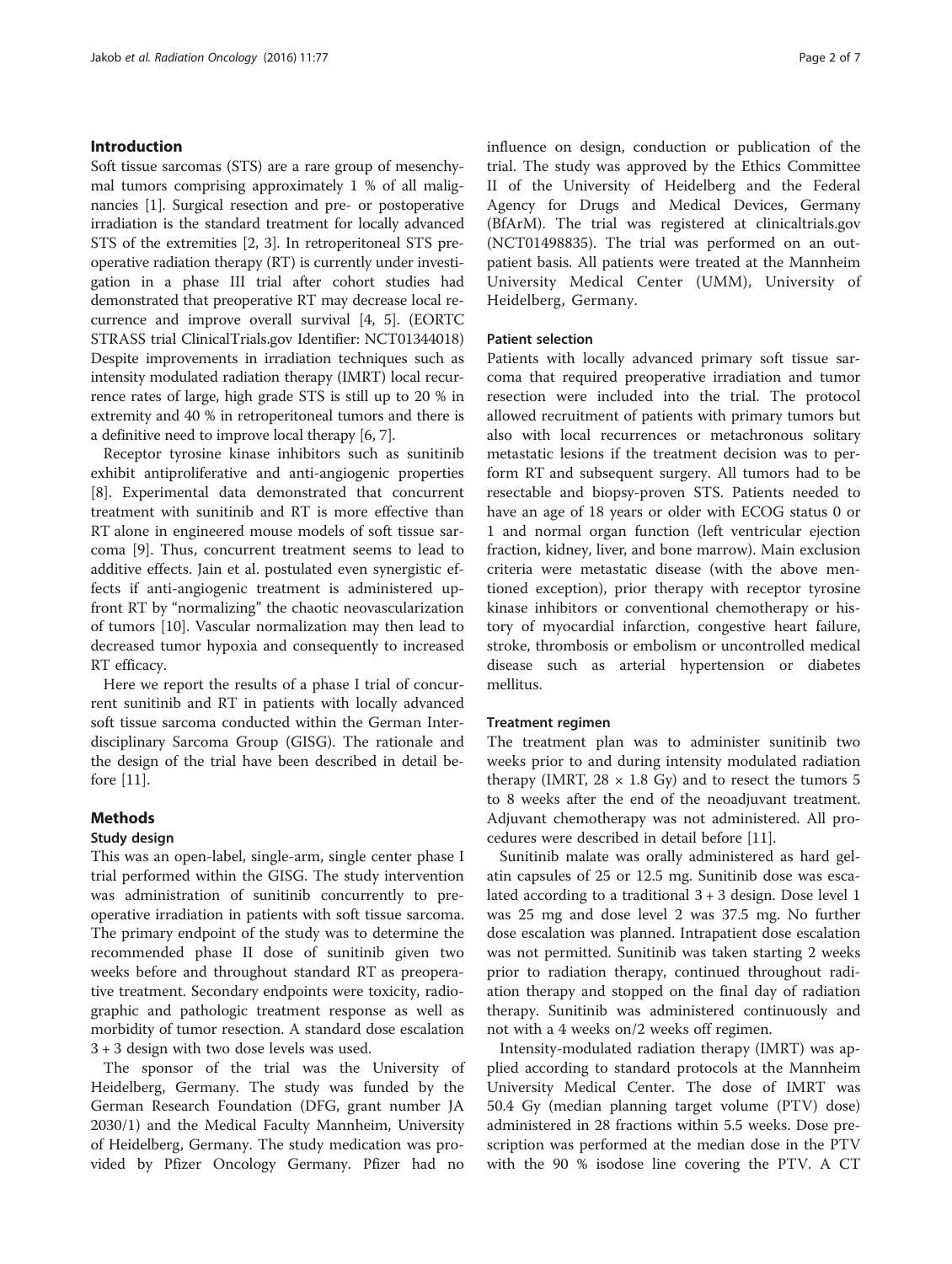simulation was performed to define the gross tumour volume (GTV). In case of retroperitoneal sarcomas, the clinical target volume (CTV) was the GTV with a 1,5 cm margin axially. The margin placed around the GTV in the superior-inferior direction was 2,5 cm. The planning target volume was the CTV with a 5 mm margin. In case of extremity STS the CTV margins were 2,5 cm axially and 4,5 cm in the superior-inferior direction. The dose constraint for the small intestine was 45 Gy at the maximum and the mean dose for kidneys were not greater than 10 Gy. Treatment was performed using step-and-shoot IMRT. A strip of 2–3 cm skin was spared in case of extremity STS.

Surgery was scheduled 5–8 weeks after completion of neoadjuvant treatment. Surgery was planned as compartment or wide resection in extremity STS. In retroperitoneal sarcoma, the surgical approach was a multivisceral resection including adjacent organs (e.g. colectomy, nephrectomy, splenectomy, distal pancreatectomy) and resection of abdominal wall musculature or, respectively, the psoasmuscle.

## Dose limiting toxicity (DLT) and dose adjustments of sunitinib

Adverse events occurring during intake of sunitinib until 4 weeks after completion of combined RT and sunitinib were documented and classified according to common toxicity criteria of adverse events (CTCAE 4.0) by weekly study visits including clinical examination, interrogation for adverse events, laboratory tests and ECG. DLTs were defined as any toxicity that causes discontinuation of RT for more than 6 days, toxicity classified grade 4 or 5 and toxicity classified grade 3 with the exception of hematologic toxicities, arterial hypertension if controlled by adequate medication within 14 days and elevated serum levels of liver and pancreas enzymes if not related to clinical symptoms. Sunitinib was stopped and not reintroduced in case of DLT. In case of grade 3 hematological toxicity sunitinib was reduced (37.5 mg to 25 mg to 12.5 mg daily) until recovery to grade 1 and then reintroduced in the original dose. Furthermore the protocol allowed a temporary dose reduction in case of prolonged toxicity of any CTCAE grade on an individual basis. All dose reductions were documented in detail. Postoperative morbidity was assessed by a study visit between the  $30<sup>th</sup>$  and  $40<sup>th</sup>$  day after tumor resection and also classified according to CTCAE 4.0.

## Evaluation of treatment response

Imaging response was defined according to response evaluation criteria in solid tumors (RECIST) by comparing pre-treatment and preoperative magnetic resonance imaging or computed tomography. Pathological response was defined as the fraction of non-viable tumor tissue in

the resection specimen with cut-off points at fifty and ninety per cent.

## Results

## Patients and tumor characteristics

A total of 10 patients were recruited. The cohort of dose level 1 was extended from three to six patients as planned in the study protocol since one of the first three patients suffered dose limiting toxicity. Three patients were treated at dose level 2 as planned in the study protocol. One patient was recruited into the study but actually did not meet all inclusion criteria after pathology review. Therefore this patient had to be excluded from the analysis. The patient never started study treatment and was treated by surgery alone. All following analyses are based on the nine patients treated according to the study protocol. Patient characteristics are depicted in Table 1.

#### Toxicity of preoperative treatment

At dose level 1, 1/3 initially recruited patients developed a DLT (grade 4 lymphopenia) but recovered completely

| Number of patients                   | 9              |
|--------------------------------------|----------------|
| Dose level 1 (25 mg sunitinib)       | 6              |
| Dose level 2 (37.5 mg sunitinib)     | 3              |
| Gender                               |                |
| Female                               | 3              |
| Male                                 | 6              |
| Age                                  |                |
| Median (range), years                | 52 (29 - 75)   |
| Tumor site                           |                |
| Retroperitoneum                      | 4              |
| Lower Extremity                      | 3              |
| Groin                                | 1              |
| Chest wall                           | 1              |
| Tumor size                           |                |
| Median (range), cm                   | $11(5-20)$     |
| Grading (FNLCC)                      |                |
| Low grade                            | 1              |
| Intermediate grade                   | 1              |
| High grade                           | 7              |
| Histology                            |                |
| Dedifferentiated liposarcoma         | 4              |
| Undifferentiated pleomorphic sarcoma | $\overline{2}$ |
| Myxoid liposarcoma                   | 1              |
| Myxofibrosarcoma                     | 1              |
| Synovial sarcoma                     | 1              |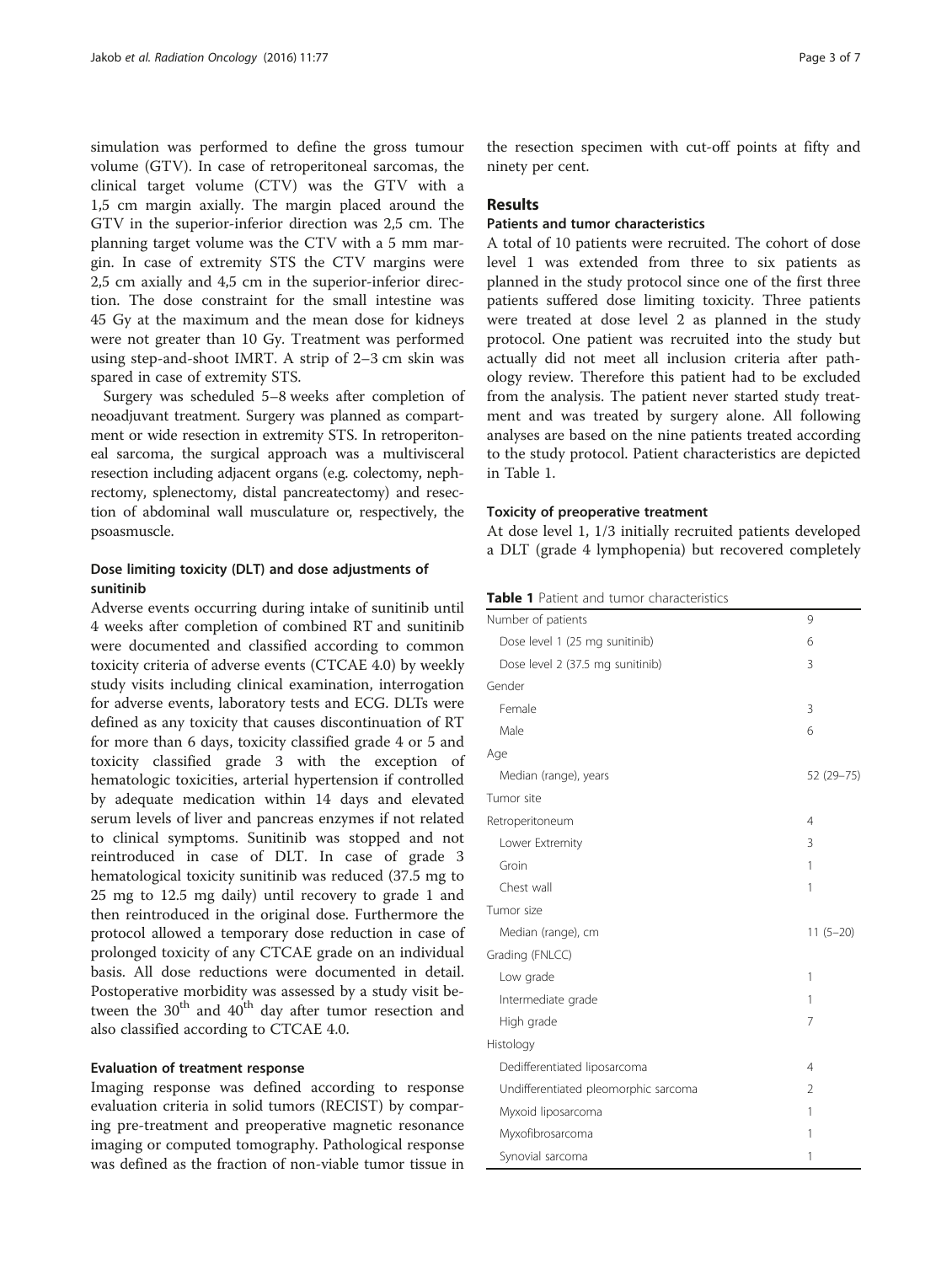after discontinuation of sunitinib. This patient had a retroperitoneal dedifferentiated liposarcoma with a size of 15 cm. The dose level 1 cohort was then expanded to six patients. None of the following dose level 1 patients developed DLT. At dose level 2, 0/3 patients developed DLT.

The most frequent toxicity of any grade (8/9) and most frequent grade 3 or 4 toxicity (5/9) was hematotoxicity. Hematotoxicity resolved in all patients before surgery and no patient developed neutropenic fever. Grade 3/4 hematotoxicity occurred at both dose levels and in patients with tumors located in the retroperitoneum as well as located in the extremities. No other grade 3 toxicity occurred. Hematotoxicity was the most frequent toxicity of any grade. Six out of nine patients required dose adjustments due to toxicity. Five patients had dose adjustments because of hematotoxicity and one patient because of prolonged grade 2 mucositis. Dose adjustments were necessary at both dose levels. In 5/6 patients with dose adjustments, dose reductions were necessary after 4 or more weeks of treatment with sunitinib. Radiation therapy was completed without toxicity related dose reductions or delays in all patients. Toxicity within the radiation field did not exceed grade 2 in any patient. One patient had a break of radiation therapy for one day due to gastrointestinal toxicity. All other patients completed radiation therapy as planned. Toxicity of combined treatment is summarized in Table 2.

## Surgery and postoperative morbidity

All patients underwent tumor resection within 4 to 10 (median 7) weeks after completion of preoperative treatment. The four patients with extremity STS underwent wide resection, one required reconstruction of the superficial femoral artery and one required plastic reconstruction with a gastrocnemius flap. Three out of four patients with retroperitoneal sarcoma underwent multivisceral resection with colectomy and nephrectomy, one patient with a retroperitoneal undifferentiated sarcoma was diagnosed with several small size liver metastases at surgery and underwent tumor resection with colectomy and without nephrectomy. One patient had a chest wall sarcoma and underwent tumor resection en bloc with chest wall and upper lobe resection. Microscopic clear margins for the primary tumor site were achieved in 7/9 patients and 2/9 patients had R1 (microscopically incomplete) resections. Five out of nine patients developed postoperative complications and 2/9 patients required re-interventions (Table 2). One patient with extremity STS went back to theatre because of wound dehiscence and one patient with a retroperitoneal sarcoma had intraoperative bleeding, postoperative anastomotic leakage and abscess formation. There was no obvious difference in postoperative morbidity regarding dose level (3/5 dose level 1 vs. 2/5 dose level 2,  $p = 0.60$ ) or sunitinib dose reductions (4/5 with dose reduction,  $1/5$  without dose reduction,  $p = 0.40$ ).

Table 2 Toxicity of study treatment and postoperative complications of the individual patients

|   |   | Dose level Patient Tumor site | Toxicity of combined sunitinib and RT<br>(CTCAE 4.0 grade)                                                                                    | Radiation site toxicity<br>(CTCAE 4.0 grade) | Postoperative complications<br>(CTCAE 4.0 grade)                                                        |
|---|---|-------------------------------|-----------------------------------------------------------------------------------------------------------------------------------------------|----------------------------------------------|---------------------------------------------------------------------------------------------------------|
|   |   | Lower extremity               | neutropenia (3) thrombocytopenia (2) facial<br>edema (1) fatigue (1)                                                                          | $\Omega$                                     | prolonged wound drainage (1)                                                                            |
|   | 2 | Lower extremity               |                                                                                                                                               | $\cap$                                       | wound dehiscence (3)                                                                                    |
|   | 3 | Retroperitoneal               | lymphopenia (4) neutropenia (3)<br>thrombocytopenia (3) gamma-glutamyl-<br>transferase elevation (2) arterial hypertension (2)<br>fatique (1) |                                              |                                                                                                         |
|   | 4 | Retroperitoneal               | lymphopenia (3) neutropenia (2)<br>thrombocytopenia (1) genitourinary (2) diarrhea (2)                                                        | 0                                            | intraoperative bleeding (4) intraabd.<br>abscess (3) myocardial ischemia (3)<br>anastomotic leakage (3) |
|   | 5 | Retroperitoneal               | lymphopenia (3) neutropenia (2)<br>thrombocytopenia (1) arterial hypertension (2)<br>dry mouth (1) diarrhea (1)                               |                                              |                                                                                                         |
|   | 6 | Groin                         | lymphocytopenia (3) neutropenia (1) diarrhea (2)<br>dysgeusia (1)                                                                             | $\overline{z}$                               |                                                                                                         |
| 2 |   | Retroperitoneal               | lymphopenia (2) neutropenia (2)<br>thrombocytopenia (1) nausea (2) dry mouth (2)                                                              | 2                                            |                                                                                                         |
| 2 | 8 | Lower extremity               | neutropenia (1) thrombocytopenia (1) vaginal<br>mucositis (2) hand foot syndrome (1) nausea (1)<br>oral mucositis (1) epistaxis (1)           | 2                                            | prolonged wound drainage (2)<br>lymphedema (2)                                                          |
| 2 | 9 | Chest wall                    | lymphopenia (3) neutropenia (1)<br>thrombocytopenia (1) oral mucositis (1) fatique (1)                                                        |                                              | delayed wound healing (1)                                                                               |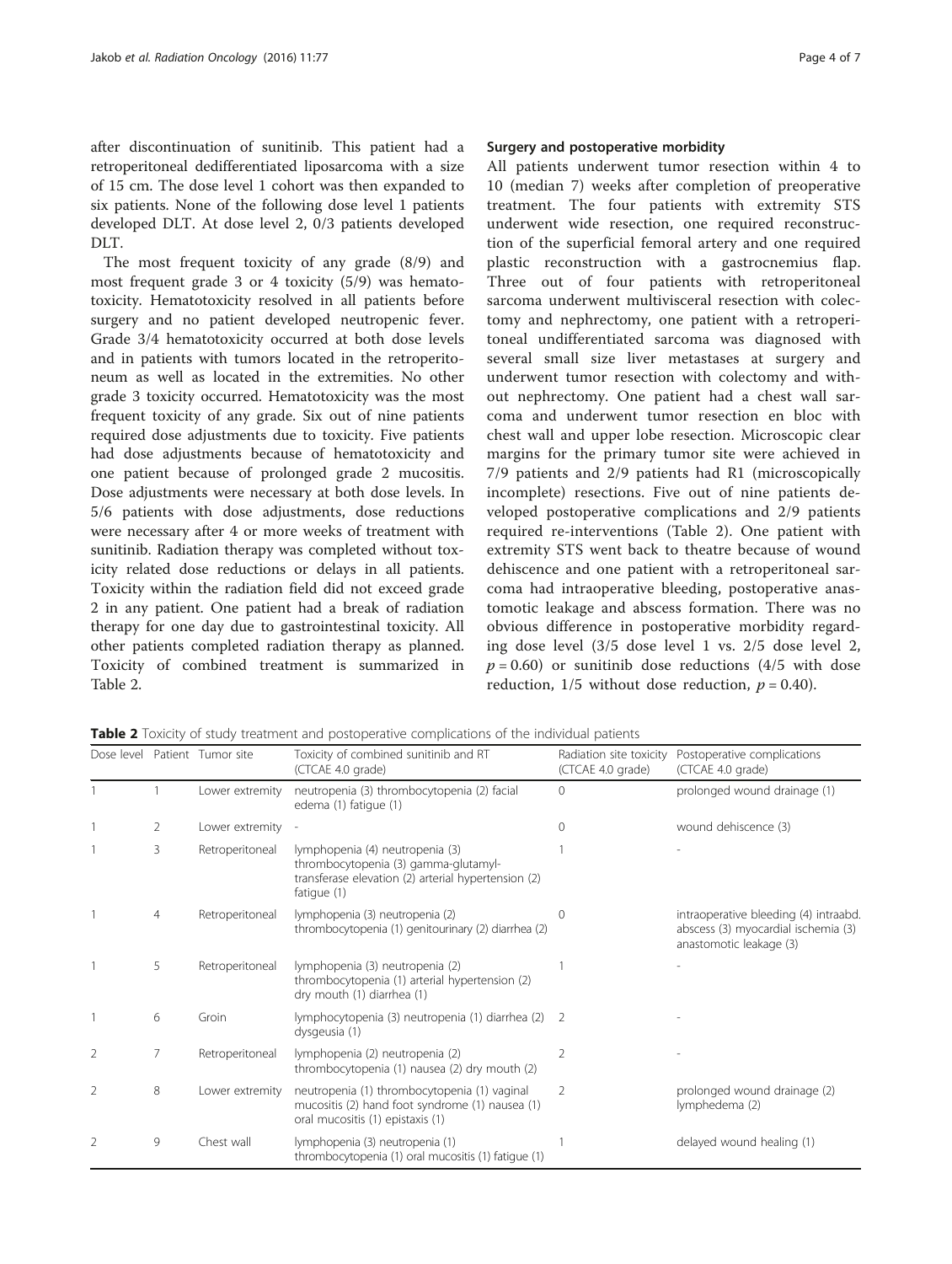## Treatment response and oncological outcome

Restaging before surgery showed partial response in one patient, stable disease in seven patients, and progressive disease in one patient (Table 3). The patient with progressive disease had a retroperitoneal undifferentiated pleomorphic sarcoma with progression of the primary tumor and two liver metastases at surgical exploration. Pathological examination revealed  $\geq$  95 % non-viable tissue in 3/9 resection specimens (Table 3). Histology of these patients was dedifferentiated liposarcoma, synovial sarcoma and undifferentiated pleomorphic sarcoma.

Median follow-up was 23 months (range 9–36 months, Table 3). One patient developed a local recurrence of a myxofibrosarcoma of the thigh within the radiation field after 19 months. Three patients were diagnosed with metastatic disease. One patient with metastatic disease died during follow-up.

## **Discussion**

The primary endpoint of this GISG phase I trial was to determine the recommended dose of sunitinib given concurrently with preoperative RT in locally advanced soft tissue sarcoma patients. The most relevant toxicity of combined RT and sunitinib was hematotoxicity. Eight out of nine patients developed hematotoxicity, four out of nine patients hematotoxicity grade 3 (CTCAE 4.0) and one patient had a dose limiting grade 4 lymphopenia. According to the  $3 + 3$  design of the trial, the recommended dose of sunitinib for further trials is 37.5 mg given daily and continuously per os starting two weeks prior to the first day and until the last day of RT.

Combined anti-angiogenic treatment was evaluated in several other trials: Pazopanib, sorafenib, sunitinib and bevacizumab were administered concurrently with RT to determine toxicity of combined treatment as a primary endpoint and to explore its efficacy (Table [4\)](#page-5-0) [[12](#page-6-0)–[17](#page-6-0)].

Table 3 Treatment response and oncological outcome

All but one study demonstrated that the combination of RT with anti-angiogenic drugs does not result in excessive toxicity, does not interfere with a full dose administration of RT and is not associated with higher than expected postoperative morbidity. The toxicity profile of combined treatment reflects the toxicity profile of the administered anti-angiogenic drug(e.g. hepatotoxicity in case of pazopanib or hematotoxicity in case of sunitinib) meaning that the combination of the anti-angiogenic drug with radiation therapy did not lead to unexpected adverse events. It is remarkable though, that in the trials the proportions of patients who suffered from grade 3 toxicities were generally higher in the combination with RT compared to anti-angiogenic monotherapy (e.g. hepatotoxicity in case of pazopanib or hematotoxicity in case of sunitinib) [[18](#page-6-0), [19](#page-6-0)]. The increased grade of known and typical toxicities may be attributed to the combination with RT. It is well known that the RT dose administered to the bone marrow has a relevant and overproportional influence on the occurrence and severity of hematotoxicity when combined with chemotherapy as compared to RT alone [\[20, 21\]](#page-6-0). The same appears to be true for concurrent treatment with anti-angiogenic agents. Yet, there is no obvious explanation for increased hepatotoxicity of combined treatment compared to anti-angiogenic drug monotherapy since hepatotoxicity was also increased in patients with extremity tumors with no radiation dose to the liver [[15](#page-6-0)]. Lewin et al. published the only trial that resulted in unacceptable toxicity with severe hepatotoxicity and hematotoxicity when RT was combined with sunitinib in extremity STS [\[13\]](#page-6-0). Their results contradict our own phase I trial and the results of Sunyach et al. who presented their data on combined RT and sunitinib in irresectable extremity STS during the conference of the connective tissue oncology society 2014 [[16](#page-6-0)]. In principal, the three trials used similar treatment regimens. Yet,

|                | Patient Tumor site, histology and size                    | Sunitinib<br>dose | RT dose | Resection<br>margin                  | <b>RECIST</b>                             | % non-viable<br>tissue | Follow-up status (and time),<br>events (months after ED) |
|----------------|-----------------------------------------------------------|-------------------|---------|--------------------------------------|-------------------------------------------|------------------------|----------------------------------------------------------|
|                | lower extremity, myxofibrosarcoma,<br>11 cm               | 25                | 50.4    | R <sub>0</sub>                       | stable disease                            | 30 %                   | NED (29mo), LR resected<br>$(19 \text{ mo})$             |
| 2              | lower extremity, dediff. lipo, 8 cm                       | 25                | 50.4    | R <sub>0</sub>                       | stable disease                            | 95 %                   | AWD (36 mo), Soft tissue<br>mets (15 mo)                 |
| $\overline{3}$ | Retroperitoneal, dediff. lipo, 15 cm                      | 25                | 50.4    | R1                                   | stable disease                            | 75 %                   | NED (28 mo)                                              |
| $\overline{4}$ | Retroperitoneal, dediff. lipo, 12 cm                      | 25                | 50.4    | R1                                   | stable disease                            | 20 %                   | NED (11 mo)                                              |
| 5              | Retroperitoneal, undiff. pleomorphic 25<br>sarcoma, 14 cm |                   | 50.4    | R <sub>2</sub> (primary<br>Tumor R0) | progressive disease<br>(locally and mets) | 70 %                   | DOD (9 mo), Liver mets at<br>surgery                     |
| 6              | Groin, Dediff. lipo, 20 cm                                | 25                | 50.4    | R <sub>0</sub>                       | stable disease                            | 30 %                   | NED (24 mo)                                              |
| $\overline{7}$ | Retroperitoneal, myxoidlipo, 5 cm                         | 37.5              | 50.4    | R <sub>0</sub>                       | partial response                          | 50 %                   | NED (20 mo)                                              |
| 8              | lower extremity, synovial sarcoma,<br>8 cm                | 37.5              | 50.4    | R <sub>0</sub>                       | stabledisease                             | 100 %                  | AWD (23 mo), Lung mets<br>$(15 \text{ mo})$              |
| 9              | chest wall, undiff. pleomorphic<br>sarcoma, 5 cm          | 37.5              | 50.4    | R <sub>0</sub>                       | stabledisease                             | 100 %                  | NED (13 mo)                                              |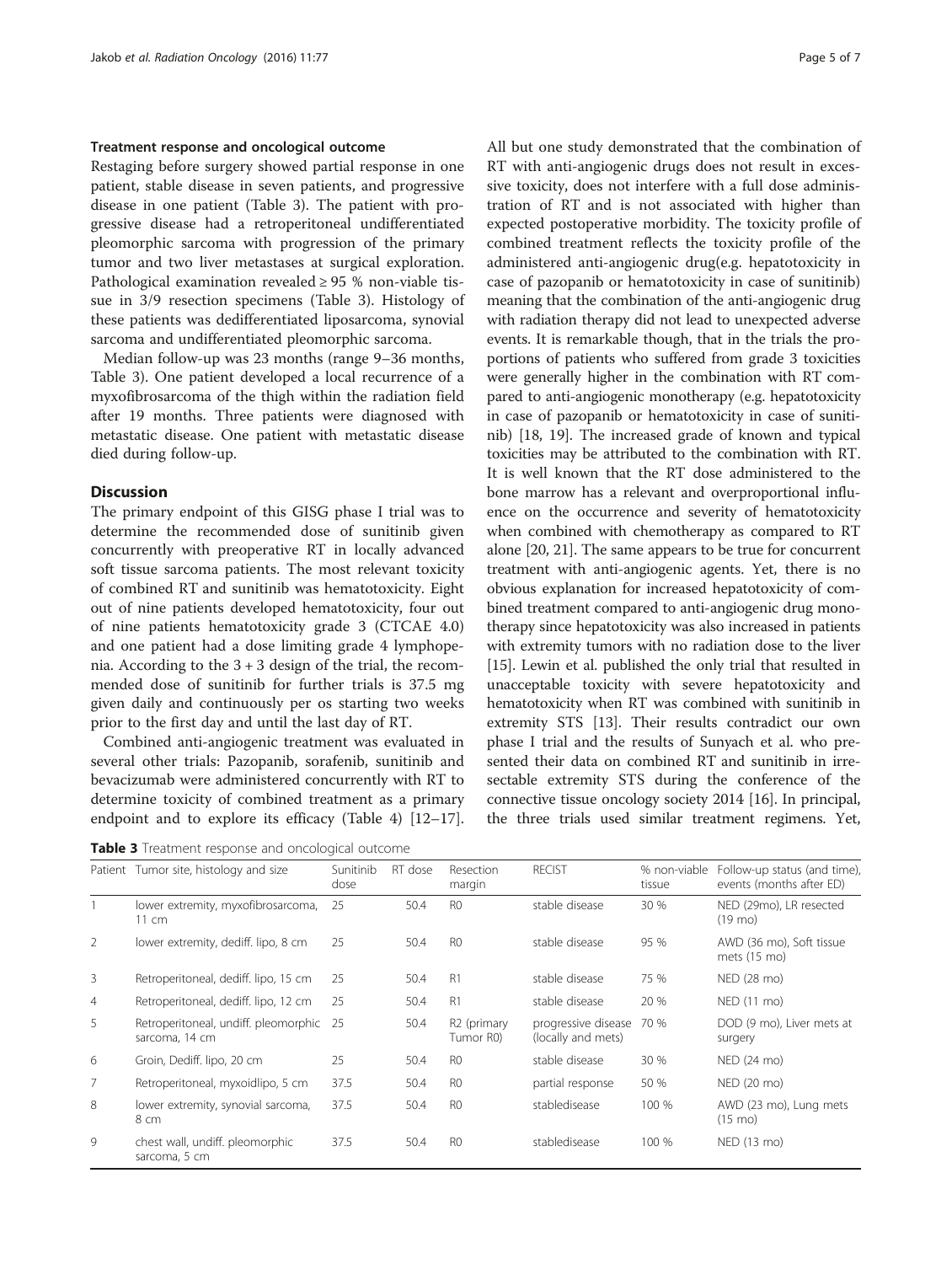| Author                 | Evaluated<br>patients | Treatment<br>regimen | Tumor site                                                 | $(CTCAE) \geq$ grade 3 | Patients with toxicity Type of toxicity (CTCAE) $\geq$ grade 3                        | Path. response: $\geq 90\%$<br>non-viable tissue            |
|------------------------|-----------------------|----------------------|------------------------------------------------------------|------------------------|---------------------------------------------------------------------------------------|-------------------------------------------------------------|
| Haas 2015              | 11                    | Pazopanib/RT         | Extremity $(n = 11)$                                       | 3/11                   | Hepatotoxicity                                                                        | 4/10                                                        |
| Canter 2014            | 8                     | Sorafenib/RT         | Extremity $(n = 8)$                                        | 4/8                    | Skin rash ( $n = 2$ ), anemia,<br>perirectal abscess,<br>supraventricular tachycardia | 3/8                                                         |
| Yoon 2011              | 20                    | Bevacizumab/RT       | Extremity $(n = 13)$<br>Retro $(n=6)$<br>Trunk $(n = 1)$   | 4/20                   | Hepatotoxicity, hypertension                                                          | 7/20                                                        |
| Lewin 2014             | 9                     | Sunitinib/RT         | Extremity $(n = 9)$                                        | 7/9                    | Hepatotoxicity, hematotoxicity,<br>hyponatremia, hyperglycemia,<br>skin rash          | Not reported                                                |
| Jakob 2015             | 16                    | Sunitinib/RT         | Extremity $(n = 5)$<br>Retro $(n = 10)$<br>Trunk $(n = 1)$ | 8/16                   | Hematotoxicity, hand-foot-syndrome 5/16                                               |                                                             |
| Sunrase (this trial) 9 |                       | Sunitinib/RT         | Extremity $(n = 3)$<br>Retro $(n=4)$<br>Trunk $(n = 2)$    | 5/9                    | Hematotoxicity                                                                        | 3/9                                                         |
| Sunyach 2014           | 10                    | Sunitinib/RT         | Extremity $(n = 10)$                                       | Only DLT reported      | Thrombopenia grade 4 ( $n = 1$ ), no<br>other dose limiting toxicity                  | Not applicable, therapy<br>given for unresectable<br>tumors |

<span id="page-5-0"></span>Table 4 Trials evaluating preoperative anti-angiogenic treatment and RT in STS

Lewin et al. administered a higher starting dose (50 mg for two weeks followed by 25 mg thereafter) which may have resulted in higher toxicity.

The aim of combining anti-angiogenic drugs and RT is to increase RT efficacy and to improve local tumor control. None of the above mentioned trials was designed as a phase II or III trial. Nevertheless, most of the authors presented data on pathological response as a surrogate marker of treatment efficacy (Table 4). Although the evaluation of pathologic response has not been standardized until recently and the fraction of non-viable tumor in the resection specimen depends on histological subtype, it may be used to estimate the efficacy of combined modality treatment in general [\[22\]](#page-6-0). Noteworthy, more than a third of the treated patients had tumors with less than 10 % viable tumor cells in all five trials that reported pathologic response (Table 4). This proportion appears to be significantly higher than what would be expected after preoperative RT alone [[23](#page-6-0)]. This implies that RT and anti-angiogenic drugs indeed have additive effects. Serum biomarkers of angiogenesis and functional imaging may be alternative surrogate markers for treatment response. Yoon et al. and Lewin et al. performed functional imaging studies after the run-in phase of bevacizumab or sunitinib and after combined treatment, respectively [[13, 17](#page-6-0)]. Both groups applied different imaging techniques (perfusion CT vs. PET-CT and functional MRI) and found heterogeneous results after antiangiogenic monotherapy (no influence on median blood flow vs. increased hypoxia, respectively) whereas combined treatment led to decreased blood flow and tumor hypoxia, respectively. Canter et al. evaluated the course of the angiogenesis markers VEGF, EGF and PDGF during neoadjuvant treatment [\[14\]](#page-6-0). Overall, there was no significant difference in serum levels between treatment responders and non-responders. These results demonstrate the difficulty to define reliable predictors of response to combined RT and anti-angiogenic treatment. With PAZN-TIS, a phase II/III trial has already been initiated by the American Children's Oncology Group that is sponsored by the NCI. The trial will test preoperative RT vs. pazopanib/ RT vs. chemotherapy/RT vs. pazopanib/chemotherapy/RT (ClinicalTrials.gov Identifier: NCT02180867). The PAZN-TIS trial will use pathologic response with a cut off at 90 %, serial PET-CT imaging and circulating DNA as surrogate markers of response. Pediatric as well as adult patients may be included with a number of restrictions in the eligibility criteria for recruitment into the different treatment arms. These restrictions and the fact that this is a four arm study with pediatric and adult patients will render results difficult to interpret. Yet, no other phase II/III study of combined treatment has been initiated so far.

## Conclusions

The combination of anti-angiogenic drugs and RT is feasible and toxicity of combined treatment is tolerable. Surgery appears to be safe after concurrent treatment regimens. Further trials need to take into account histological subtypes. Surrogate markers of tumor response are necessary to define the efficacy of neoadjuvant combined RT and anti-angiogenic drug treatment in STS.

#### Abbreviations

CT, computed tomography: CTCAE, common terminology criteria for adverse events: CTV, clinical target volume: DLT, dose limiting toxicity: ECG, electrocardiogram: ECOG, Eastern Cooperative Oncology Group: GISG, german interdisciplinary study group: GTV, gross tumour volume: Gy, Gray: